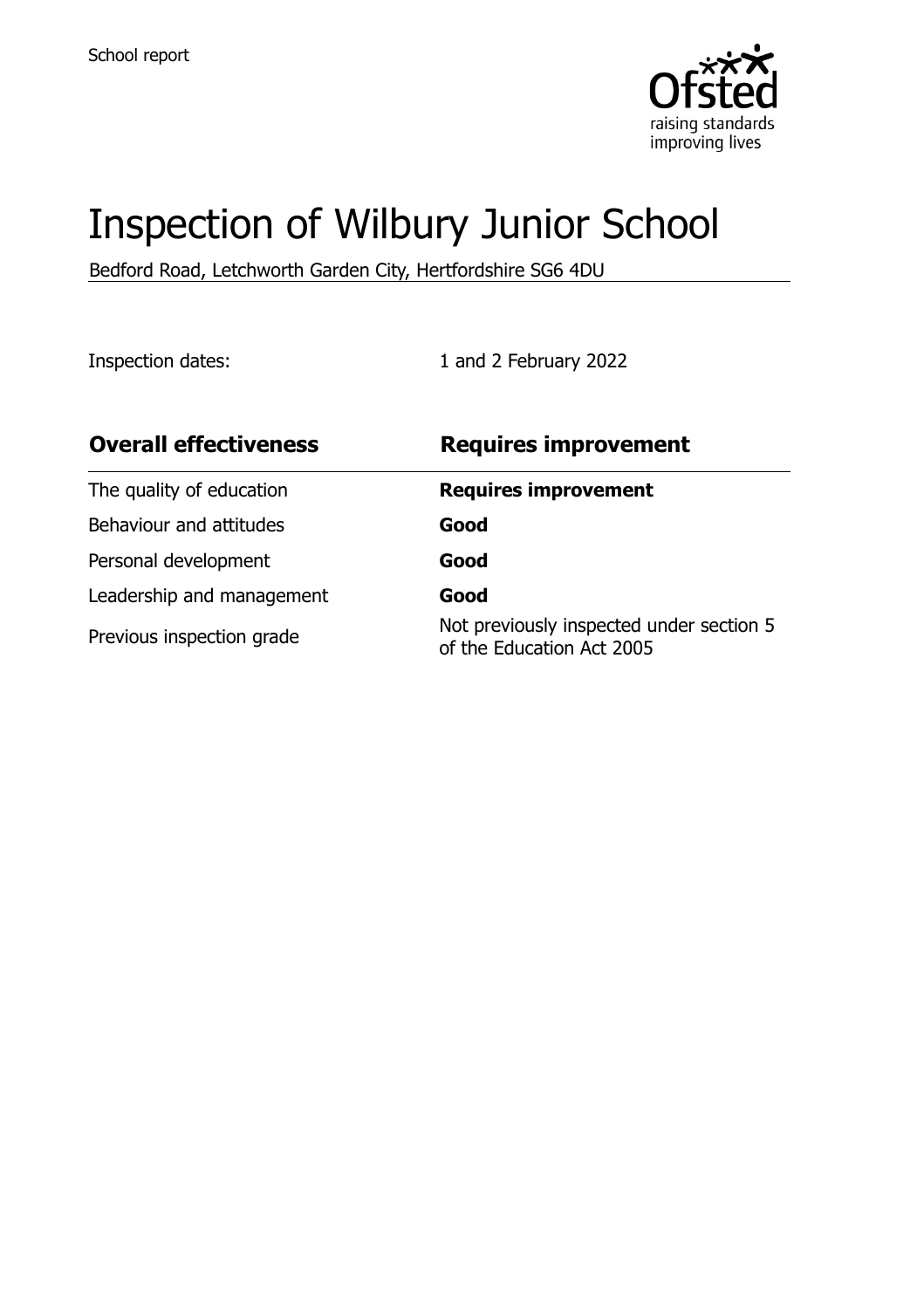

## **What is it like to attend this school?**

Pupils enjoy coming to school. They experience a broad curriculum that extends their understanding of the world. Pupils work hard in lessons and are eager to learn. However, some pupils do not make as much progress as they should in some subjects. Some pupils are not well prepared for the next stage of their education.

Pupils are friendly, welcoming and polite. Pupils join the school in Year 3 and settle quickly. They are clear about routines and expectations. Pupils are happy and feel safe. They say that bullying is rare. When it does happen, it is followed up quickly and resolved. Pupils know that adults are there to help them if they have worries or concerns. Pupils appreciate the support they receive to help them overcome any challenges or difficulties they may have.

Pupils behave well in lessons and at breaktimes. They take pride in their learning. They listen carefully to adults and each other. Pupils become confident, resilient learners.

Feedback from parents is overwhelmingly positive. Parents appreciate the commitment and determination of leaders and staff to create a caring school ethos in which their children feel valued.

#### **What does the school do well and what does it need to do better?**

Since converting to become an academy, leaders have steadily improved the school. They have established a positive school ethos. Leaders have raised expectations of what all pupils can and should achieve. Leaders are bringing about improvements in the quality of education.

In English, all pupils, including pupils with special educational needs and/or disabilities (SEND), are learning well and improving from their starting points. The curriculum is well designed and supports pupils to become confident and fluent readers. Pupils read widely and often. Pupils enjoy the books that they explore together in class. The curriculum is structured to help pupils extend their vocabulary knowledge. Pupils consider the techniques authors use to create atmosphere or suspense. Pupils apply these techniques well in their own writing.

Subject leaders have set out clearly what pupils should learn in each subject. Leaders have reviewed their plans so that teachers revisit aspects of the curriculum that pupils have missed because of the pandemic.

In lessons, teachers do not routinely check what pupils know and understand. This means that some pupils, including those with SEND, are not securing important knowledge before they move on to new learning. In mathematics, for example, pupils' errors and misunderstandings are not systematically addressed. Some pupils do not develop the secure knowledge and understanding they need to be well prepared for their next stage in education.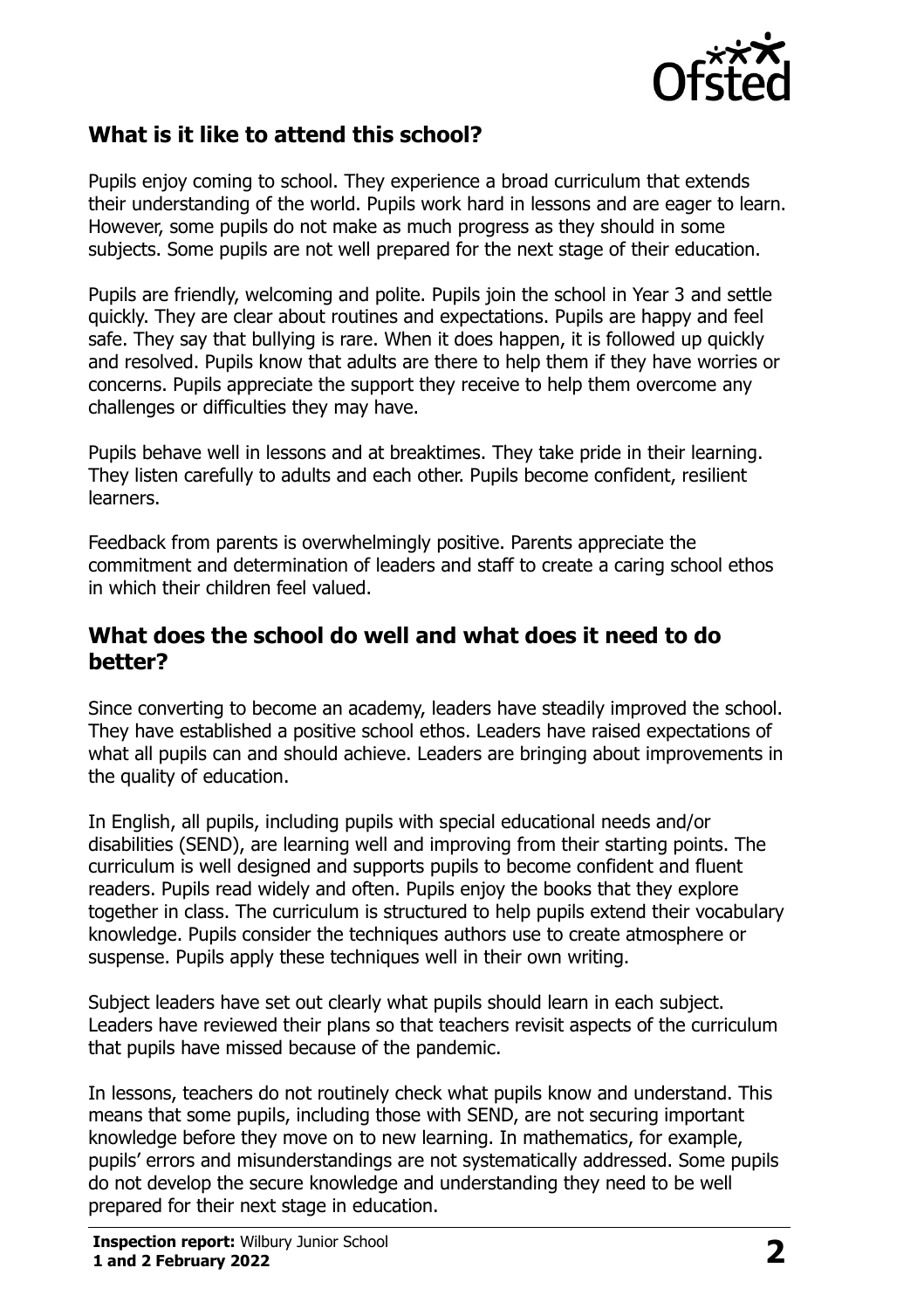

Leaders have established a strong culture of respect. One pupil spoke for many when they said, 'We respect everyone for their unique qualities.' Relationships between adults and pupils are very positive. Adults model the behaviours they expect from pupils. Staff have high expectations of pupils' learning and behaviour. This helps create a positive environment in which pupils are ready to learn. Pupils say that adults treat them fairly. Pupils are learning strategies that enable them to be successful in school and in the future.

Leaders plan and promote pupils' personal, social, health and economic education and personal development well. Pupils are learning to become active and responsible citizens. Leaders actively seek the views of pupils to help improve the school. The 'Wilbury parliament' helps pupils develop their understanding of democracy. Pupils have regular opportunities to debate and share their ideas. Pupils learn that their voices and views count and that they can make a difference.

The trust and the academy's governing body provide effective challenge and support for school leaders. They are well informed and hold leaders to account for their actions to improve the school. Governors and school leaders have a shared understanding of what needs to improve. This is bringing about a positive change in school culture and in the quality of education that pupils receive.

## **Safeguarding**

The arrangements for safeguarding are effective.

Leaders have created a positive culture of safeguarding. Staff receive regular training. This helps keep safeguarding at the forefront of everybody's mind. Staff are vigilant and use the school's clear systems for reporting concerns appropriately. When concerns are raised, these are followed up promptly. Leaders work effectively with other agencies to ensure that families can access the support they need. Pupils learn how to keep themselves safe, including online. Pupils identify adults they trust, with whom they can share their worries or concerns.

The single central record of pre-employment checks is up to date.

## **What does the school need to do to improve?**

#### **(Information for the school and appropriate authority)**

■ Teachers do not use assessment well enough in lessons to identify what pupils know and understand. As a result, pupils are taught aspects of the curriculum they are not ready for, such as in mathematics. Leaders should ensure that teachers routinely check pupils' understanding in lessons, address misconceptions and enable pupils to secure the knowledge they need. Subject leadership is underdeveloped.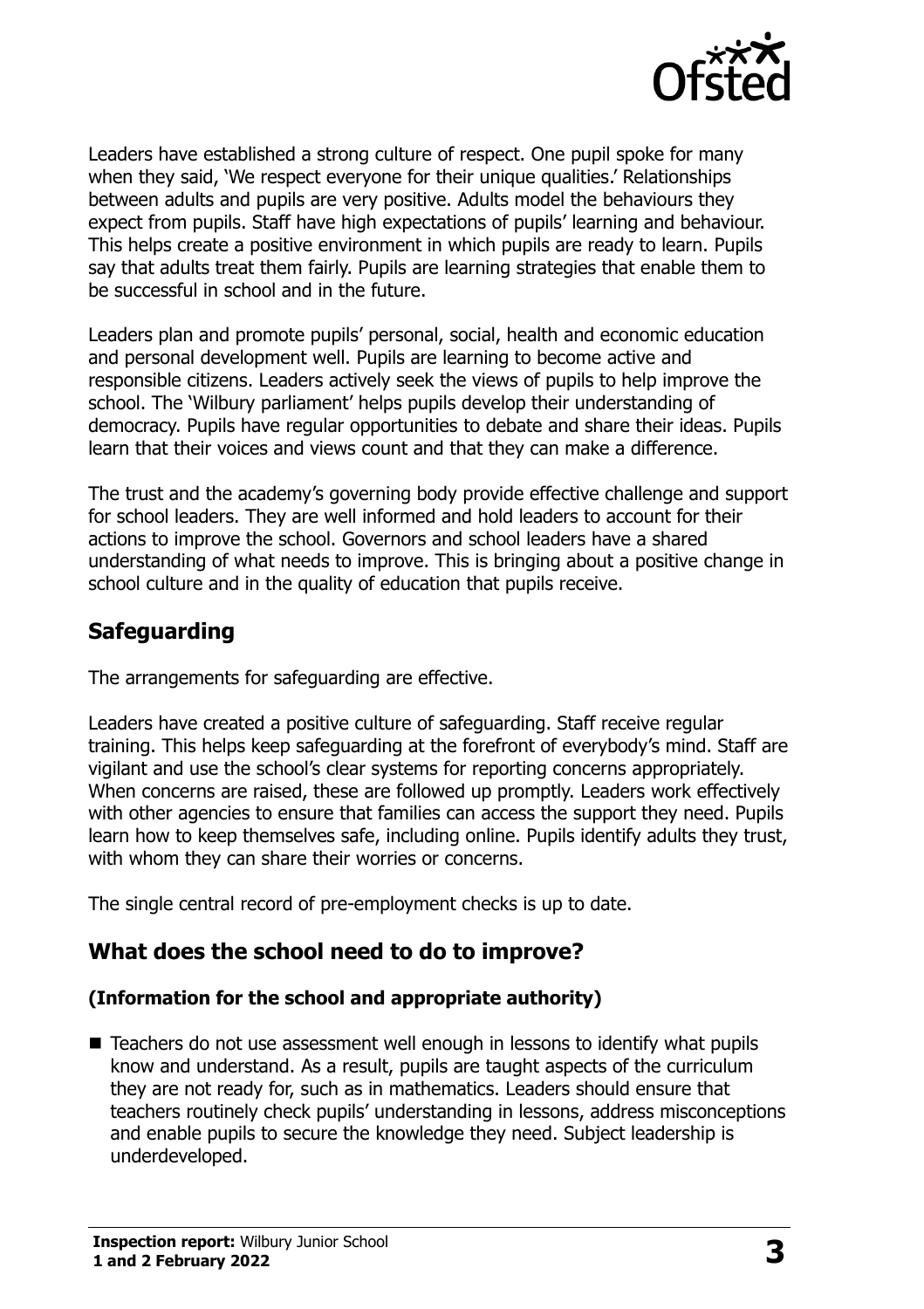

 Subject leaders are not fully effective in ensuring that all pupils learn the curriculum well across all subjects so that pupils know more, remember more and achieve well. Leaders should ensure that subject leadership is fully effective so that the curriculum is implemented consistently, so all pupils achieve well in the subjects they study.

### **How can I feed back my views?**

You can use [Ofsted Parent View](http://parentview.ofsted.gov.uk/) to give Ofsted your opinion on your child's school, or to find out what other parents and carers think. We use information from Ofsted Parent View when deciding which schools to inspect, when to inspect them and as part of their inspection.

The Department for Education has further quidance on how to complain about a school.

If you are the school and you are not happy with the inspection or the report, you can [complain to Ofsted.](http://www.gov.uk/complain-ofsted-report)

#### **Further information**

You can search for [published performance information](http://www.compare-school-performance.service.gov.uk/) about the school.

In the report, '[disadvantaged pupils](http://www.gov.uk/guidance/pupil-premium-information-for-schools-and-alternative-provision-settings)' refers to those pupils who attract government pupil premium funding: pupils claiming free school meals at any point in the last six years and pupils in care or who left care through adoption or another formal route.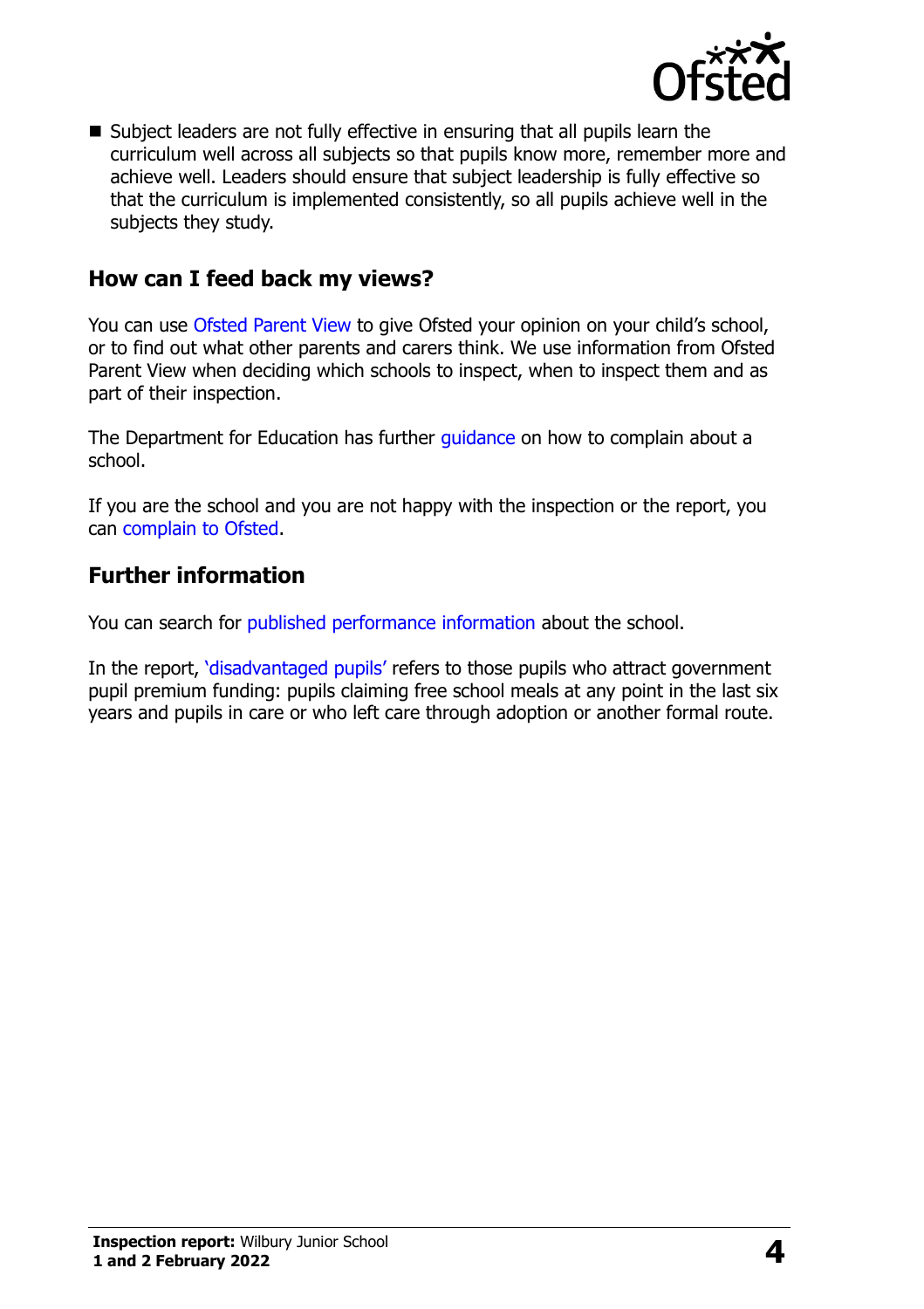

## **School details**

| Unique reference number             | 144903                   |
|-------------------------------------|--------------------------|
| <b>Local authority</b>              | <b>Hertfordshire</b>     |
| <b>Inspection number</b>            | 10212040                 |
| <b>Type of school</b>               | <b>Junior</b>            |
| <b>School category</b>              | Academy converter        |
| Age range of pupils                 | 7 to 11                  |
| <b>Gender of pupils</b>             | Mixed                    |
| Number of pupils on the school roll | 273                      |
| <b>Appropriate authority</b>        | Board of trustees        |
| <b>Chair of trust</b>               | <b>Patrick McAteer</b>   |
| <b>Headteacher</b>                  | <b>Chelsea Atkins</b>    |
| <b>Website</b>                      | www.wilbury.herts.sch.uk |
| Date of previous inspection         | Not previously inspected |

## **Information about this school**

- Wilbury Junior School converted to become an academy school in September 2017. When its predecessor school, Wilbury Junior School, was last inspected by Ofsted, it was judged to be requires improvement overall.
- Wilbury Junior School is part of the Agora Learning Partnership (formerly the Herts for Learning Multi Academy Trust), which consists of nine primary schools in Hertfordshire.
- A new leadership team has been appointed since the school became an academy. The headteacher was appointed in April 2019. The deputy headteacher took up her role in June 2019. The assistant headteacher for inclusion, who is also the special educational needs coordinator, was appointed in January 2020.
- The chair of the academy governing body was appointed in September 2018.
- The school runs a breakfast and after-school club which is open to pupils who attend the school.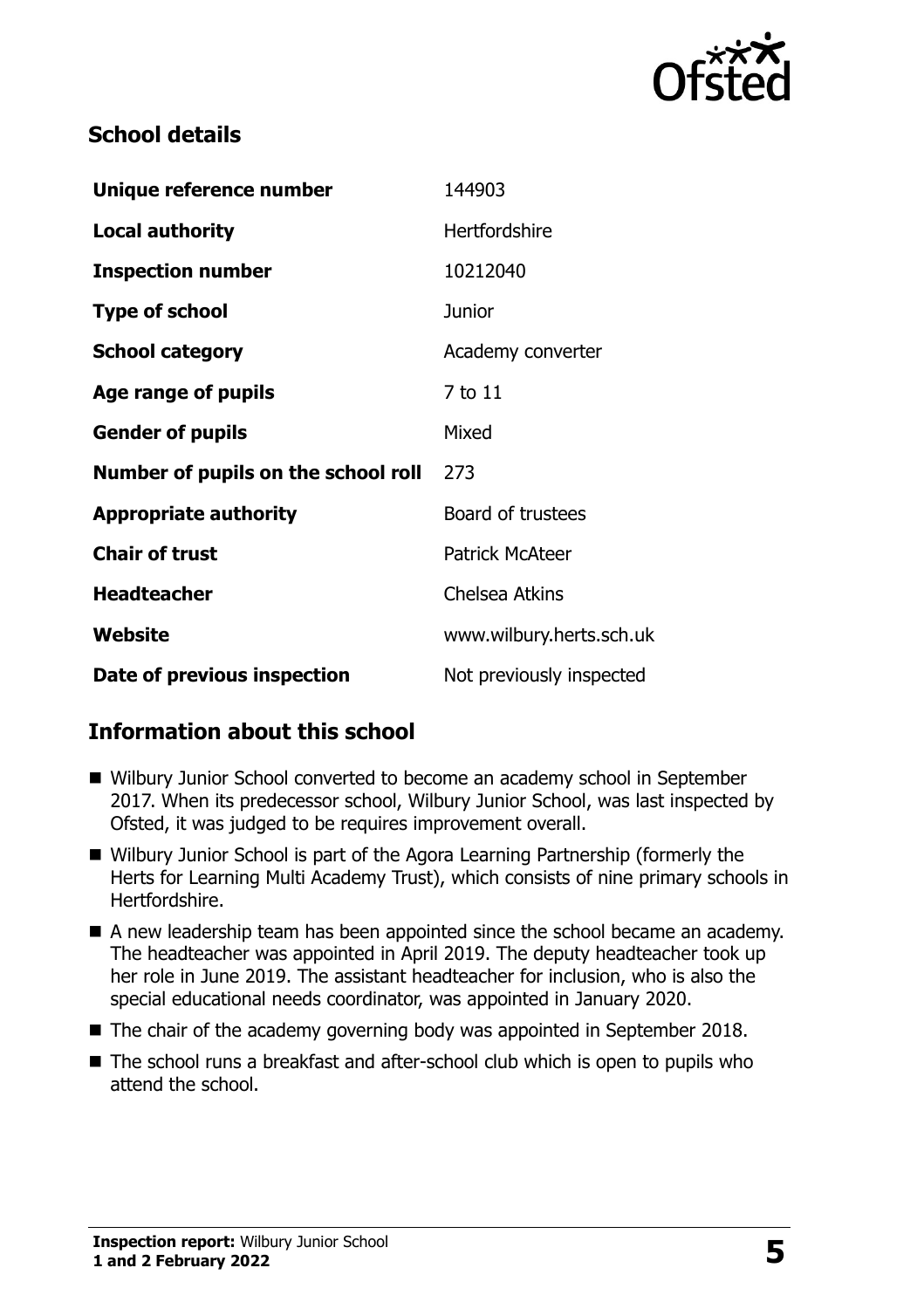

## **Information about this inspection**

The inspectors carried out this inspection under section 5 of the Education Act 2005.

This was the first routine inspection the school received since the COVID-19 pandemic began. Inspectors discussed the impact of the pandemic with leaders and have taken that into account in their evaluation of the school.

- **Inspectors met with the headteacher and the senior leadership team.**
- The lead inspector met with the chair of trustees, the chair and vice-chair of the academy governing body and the safeguarding governor, who joined the meeting via telephone.
- **Inspectors carried out deep dives in these subjects: English, mathematics,** computing, history and physical education. For each deep dive, inspectors discussed the curriculum with subject leaders, visited a sample of lessons, spoke to teachers, spoke to some pupils about their learning and looked at samples of pupils' work.
- Inspectors reviewed the information that is published on the school's website, including school policies and information about the curriculum, including the provision for remote learning.
- $\blacksquare$  The lead inspector met with the designated safeguarding lead, the well-being leader and the assistant headteacher to discuss the arrangements that are in place to safeguard pupils and staff.
- Inspectors scrutinised the single central record of pre-employment checks and the school's safeguarding records.
- Inspectors reviewed the school's behaviour records, including records of bullying incidents and how these are followed up. Inspectors observed pupils' behaviour in lessons, in assembly and at breaktimes.
- Inspectors met with pupils and with staff to gather their views.
- Inspectors considered the 51 responses to Ofsted Parent View, together with 41 free-text comments. Inspectors reviewed the 36 responses to Ofsted's staff survey. They also considered the 198 responses to Ofsted's pupil survey.

#### **Inspection team**

| Katherine Douglas, lead inspector | Her Majesty's Inspector |
|-----------------------------------|-------------------------|
| Sharon Waldron                    | Her Majesty's Inspector |
| Sara Boyce                        | Ofsted Inspector        |